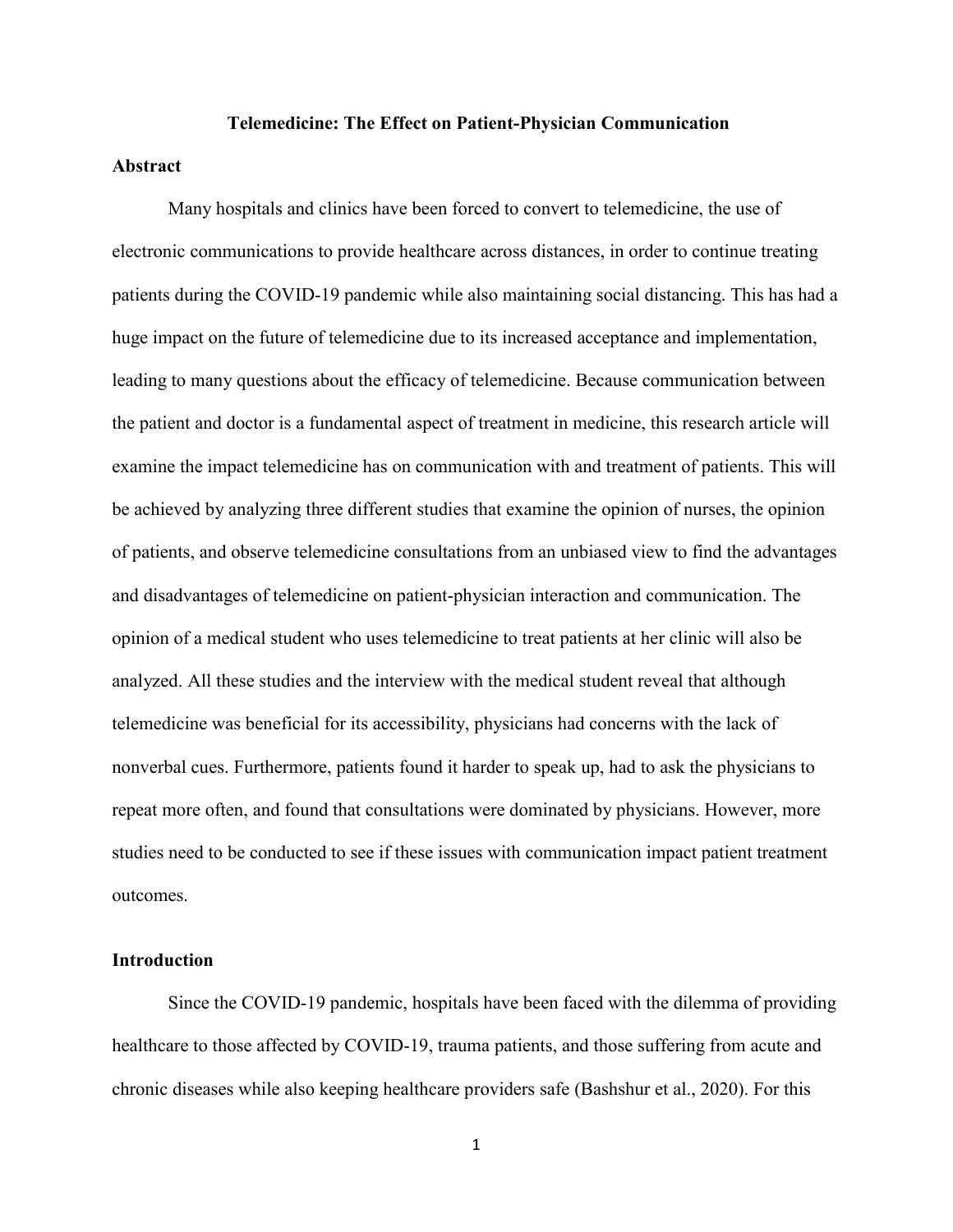reason, health systems around the world have resorted to telemedicine to provide care for patients while abiding social distancing to reduce the spread of the virus. According to a report by the Assistant Secretary for Planning and Evaluation (2020), in February 2020, before the public health emergency, 0.1% of Medicare primary care visits were provided through telemedicine while in April 2020, it jumped to 43.5% (ASPE, 2020). Furthermore, in a survey conducted during April 2020 involving 300 practitioners, practitioners mentioned that only 9% of their patient interaction was via telemedicine before the pandemic. During the pandemic, this increased to 51%, and physicians expect it to stay at a high 21% after the pandemic ends (ASPE, 2020).

These reports show that the pandemic has had a significant impact on the future use of telemedicine by accelerating its widespread implementation and acceptance, leading to important discussions about the future of health care and patient-centered care (ASPE, 2020). For this reason, this research article will be addressing if telemedicine is an effective way of communicating with and treating patients in clinics and hospitals. This will be achieved by analyzing an interview with medical student Darshna Anigol and evaluating three different research studies that look into the physician's perspective, an unbiased observation, and the patient's perspective. All these studies and the interview reveal that while telemedicine offers greater accessibility, it also leads to many issues with communication between the patient and physician due to the lack of nonverbal cues, difficulty in the patient understanding the physician, consultations being dominated by physicians, and difficulty for patients to speak up; however, more studies involving a larger participant pool need to be conducted in order to determine if these issues with communication impact treatment outcomes and patient health.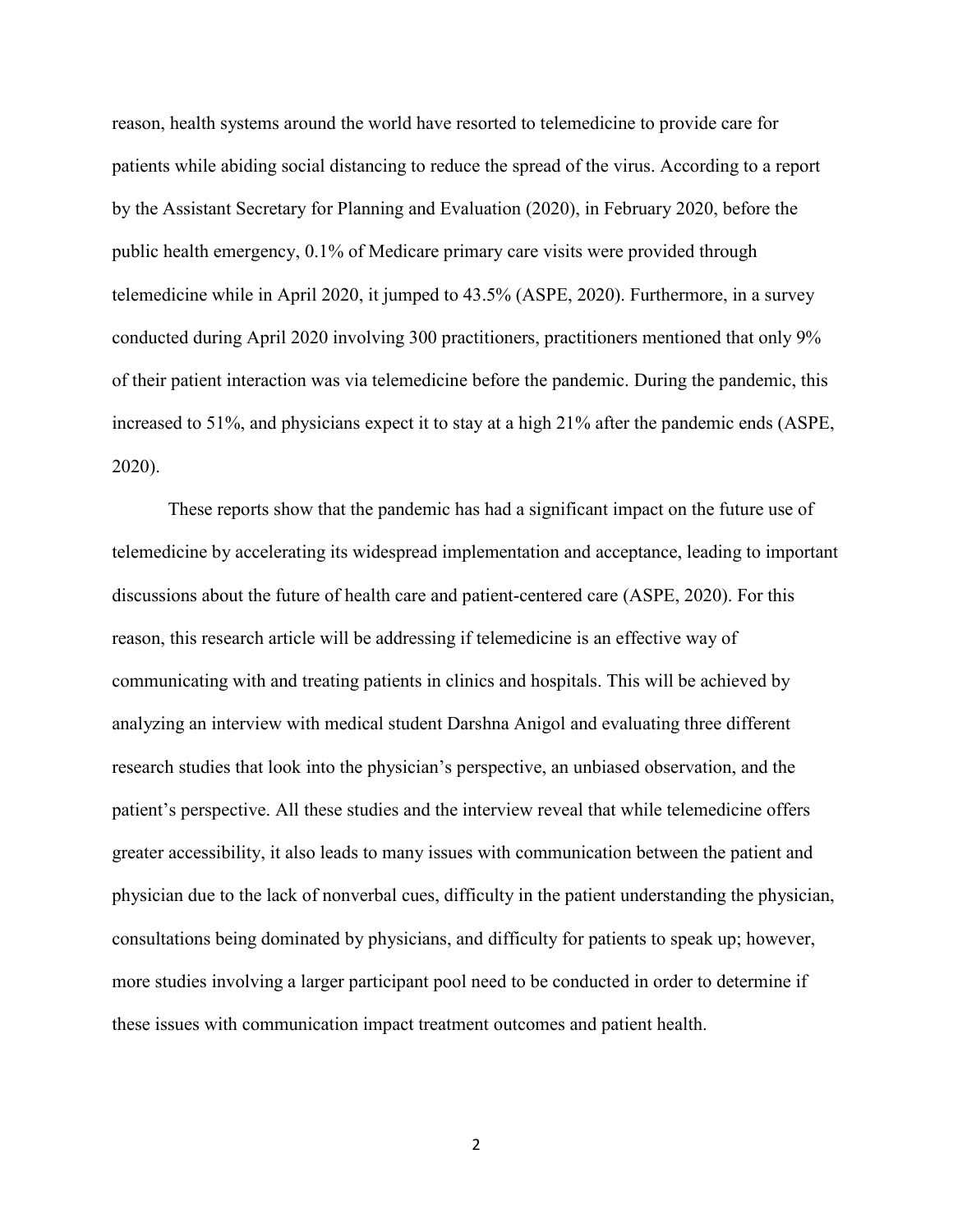## **What is Telemedicine**

Telemedicine is the described as the use of electronic communications to provide healthcare across distances (Committee on Pediatric Workforce, 2015). This was first inspired by the National Aeronautics and Space Administration (NASA) manned space-flight program designed to overcome time and distance barriers through research on telecommunication systems for biomedical uses (Zundel, 1996). This would help to constantly monitor heart rate, blood pressure, respiration, temperature, and for treating medical emergencies during flights. NASA's research on having a physician monitoring, diagnosing, and treating astronauts in space inspired the need of a physician to do the same for a patient in a remote location (Zundel, 1996).

The second major influence for developing telemedicine was through the creation of television. In 1964, the first interactive video link was established between a hospital in Nebraska and another hospital 112 miles away (Zundel, 1996). A few years later, Boston was linked to Massachusetts through the first telemedicine system in which physicians could meet patients or other physicians. All these advances proved that diagnosis, treatment, and transmission of medical records were possible remotely (Zundel, 1996). However, although the discovery and implementation of telemedicine has proven its usefulness due to increased accessibility across distances, its impact on communication between physicians and patients needs to be further analyzed since communication is a fundamental aspect of treatment.

#### **Communication in Medicine**

Communication is one of the most important aspects when working with and treating patients in medicine. An effective conversation between the patient and doctor helps the doctor understand what the patient is thinking and feeling, allowing them to build a meaningful and trustworthy relationship with the patient and increase patient satisfaction (Markides, 2011). This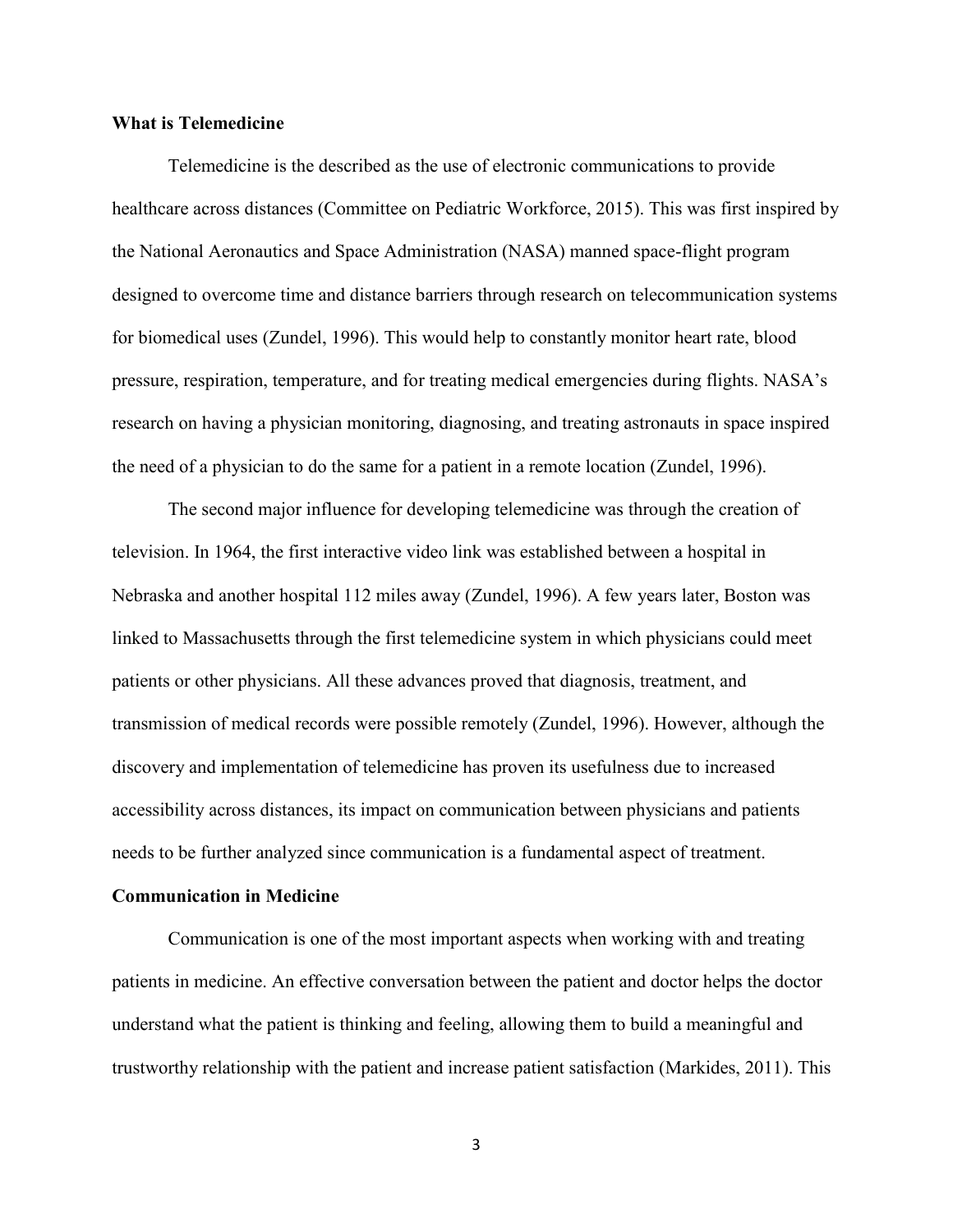is important because it positively impacts patient's compliance, "psychology, mental health, tolerance power and quality of life" (Ranjan et al., 2015). This kind of proper communication is achieved when both the patient and physician feel comfortable in talking, convey each other's message without misunderstandings, and understand each other's emotions and intentions.

Furthermore, effective communication not only consists of a verbal component that many primarily focus on, but also involves equally important paraverbal and nonverbal components. In fact, the verbal component only constitutes 10% of the message delivered whereas non-verbal and paraverbal components contribute 90%. According to Ranjan et al. (2015), "non-verbal component includes body language like posture, gesture, facial expression and spatial distance. Paraverbal component includes tone, pitch, pacing and volume of the voice." Since telemedicine consultations do not involve normal in-person conversations, some of these crucial aspects of effective communication may be disrupted, leading to issues in treatment or establishing a proper physician-patient relationship.

#### **Communication Through Telemedicine**

In a study conducted by Barbosa and Silva (2017), nurses' perception on interpersonal communication with patients during telehealth appointments were evaluated and showed that nurses felt communication with patients is hindered due to lack of nonverbal cues. Qualitative research was conducted through seven nurses using telemedicine in Brazil that filled out an open question survey at the end of a consultation. Through the analysis of these responses, Barbosa and Silva (2017) conclude that nurses believe that communication is a crucial aspect of treatment in medicine; however, this may be negatively impacted when using telemedicine. While nurses believed that telemedicine helped with their professional practice, many complained that it was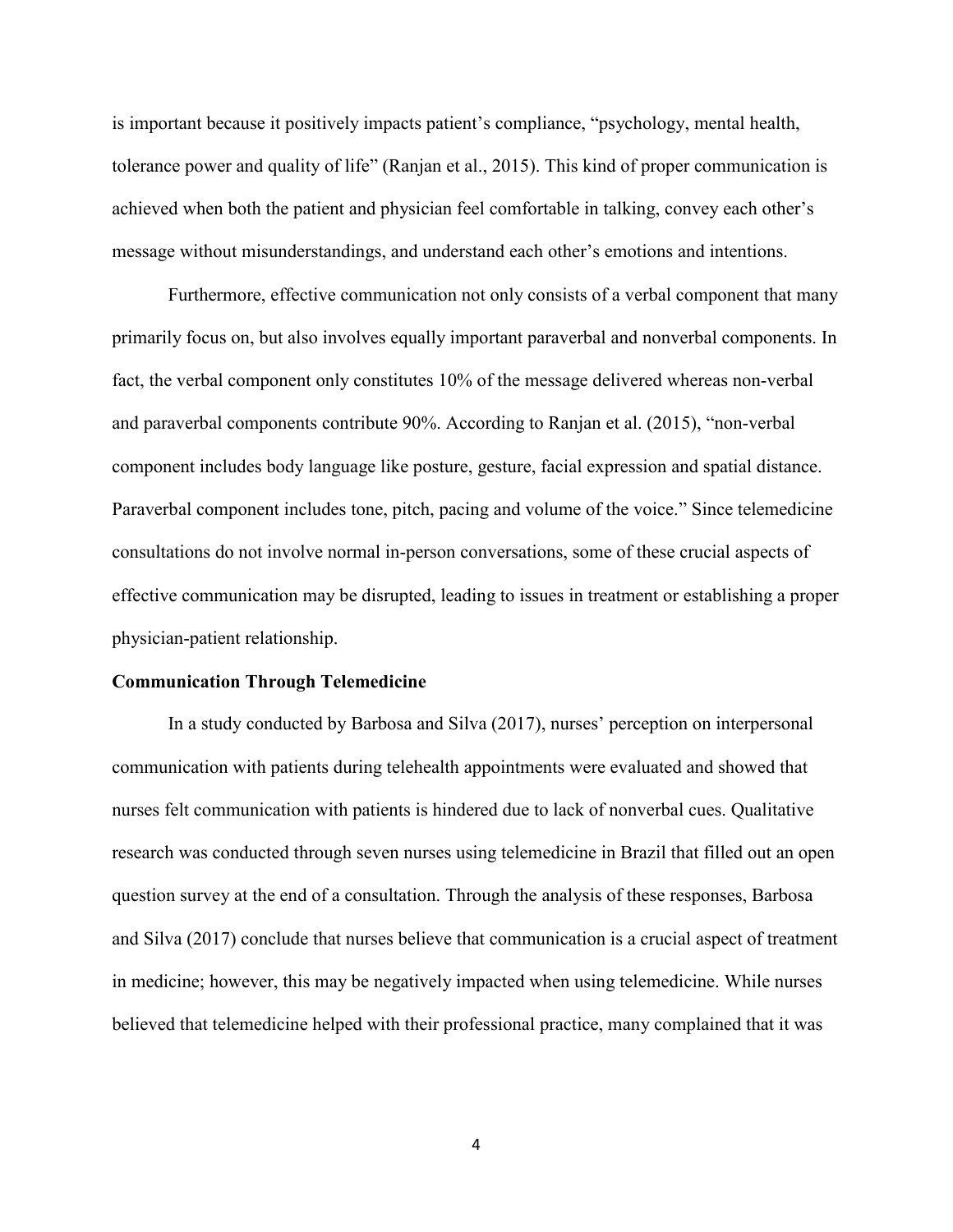much more difficult to communicate with patients because there was difficulty in perceiving nonverbal cues.

The study by Barbosa and Silva (2017) reveals a significant problem hindering communication in telemedicine consultations: the lack of nonverbal communication. Without nonverbal communication, some of the most fundamental aspects of proper communication such as visual and tactile cues are disrupted. This makes it very difficult for the provider to read the patient's emotions, gestures, facial expressions, and other body language, which all very important for providing effective healthcare. This kind of improper communication between the provider and patient could negatively impact the physician-patient relationship and hinder treatment.

Moreover, the nurse's sentiment during the study were matched by medical student Darshna Anigol, a UCDSOM medical student who is a co-director at Shifa Clinic. At Shifa Clinic, Anigol treats patients who come in with various problems through physical exams, prescribing medication, assessing complaints, counseling, and conducting tests. Since the COVID-19 pandemic, Anigol has had to treat patients through Zoom, a web-based video conferencing tool, or phone consultations. Anigol expressed how these telemedicine consultations have caused several communication issues with her patients. For example, communication can be hindered by bad Wi-Fi, miscommunication with the translator since she can't see the translator and read her expressions and the translator can't see the patient, and personal questions feeling impersonal since patients cannot read her expression. Furthermore, the biggest issue Anigol brought up was being unable to read non-verbal communication cues, such as wincing in pain, emotions, or gestures. While paraverbal and verbal communication is oftentimes uninterrupted during telemedicine consultations, she relies heavily on nonverbal cues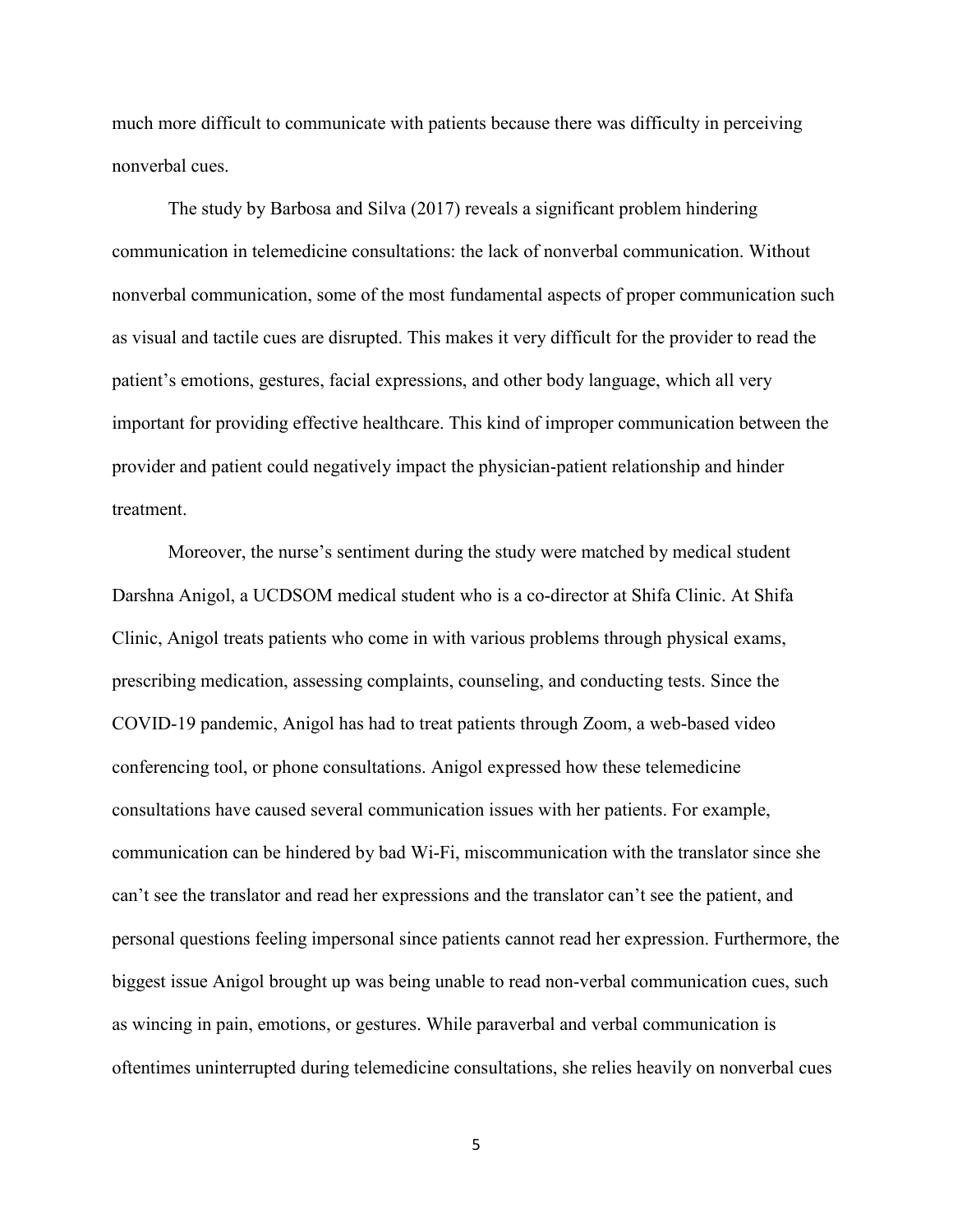to understand when a patient feels uncomfortable with a topic, to read emotion, to direct the conversation, and to treat the patient. Due to these reasons, Anigol feels that communication and treatment through telemedicine are more difficult compared to in person appointments.

In a similar study, Agha et al. (2009) documents the effect of telemedicine on physicianpatient communication and reveals that communication may be impeded to due to the patient's passive role and increased patient confusion. In the study, 19 patients requiring pulmonary consultations were used. Of this group, 11 patients received telemedicine consultations while 8 control patients received in person consultations. Video recordings were taken of both consultations and were coded by an analysis system for verbal and non-verbal communication patterns. The study showed that there was physician verbal dominance, there were more requests for repetition, and physicians used less orientation statements, telling the patient what is going to happen, during the telemedicine consultations. Through the study, Agha et al. (2009) concluded that telemedicine consultations were more physician centered since physicians tended to control the dialogue while patients were passive, leading to a difference in physician-patient communication.

The study by Agha et al. (2009) emphasizes the idea that telemedicine consultations oftentimes negatively impact physician-patient communication due to patient confusion and physician dominance. Patient's increased requests for repetition reveal that there is increased difficulty in hearing or understanding what the physicians are saying. Furthermore, orientation statements help physicians tell patients what will happen during the consultation. The decrease in orientation statements during telemedicine appointments could lead to further patient confusion. Also, physician dominance shows that patients feel less comfortable speaking up and participating during the consultation, making consultations more physician centered. All of these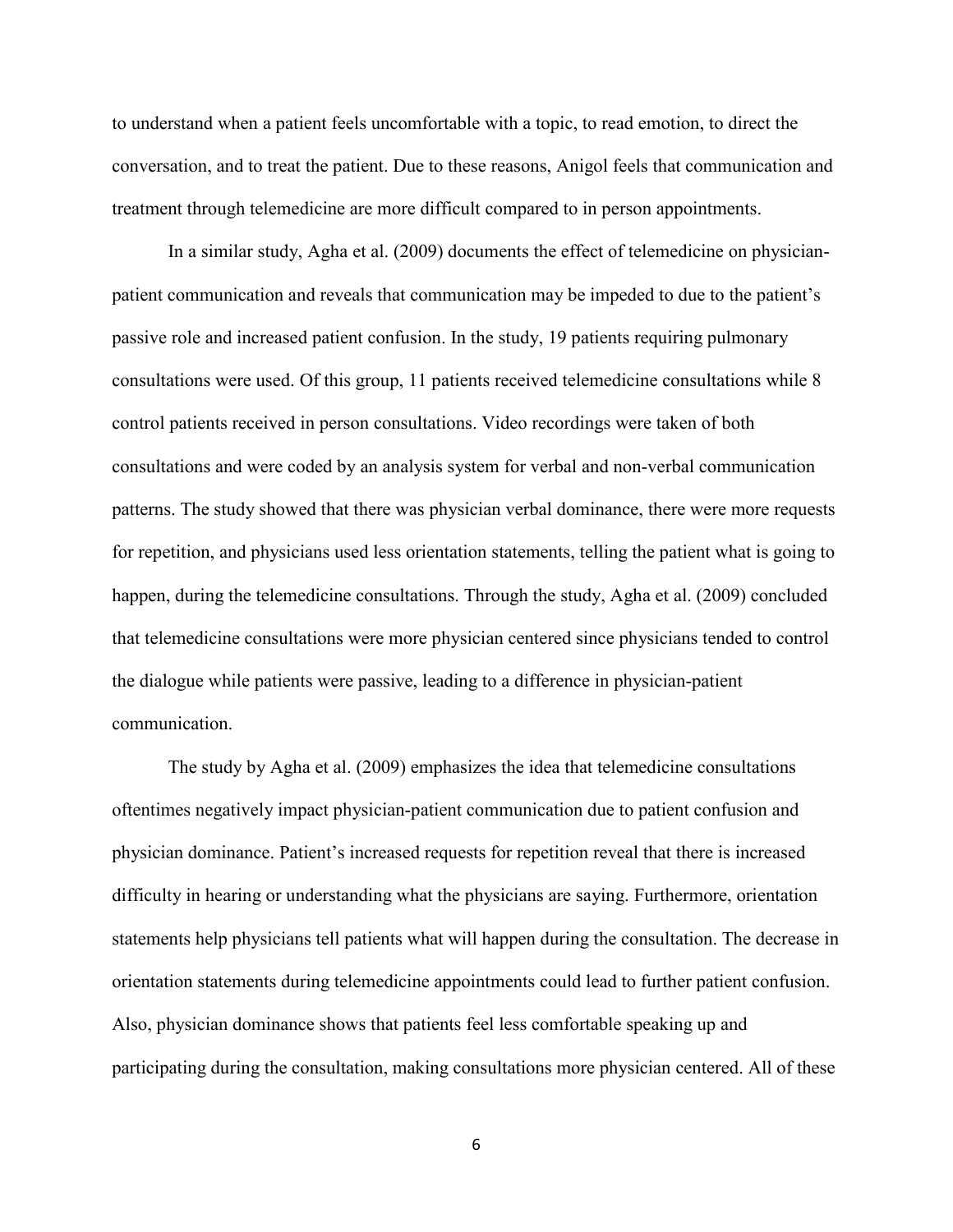results further emphasize how telemedicine consultations impede open communication between physicians and patients. However, more research would need to be conducted in order to determine if these differences are significant and affect patient health outcomes and patient satisfaction with care as the following study aims to achieve.

In this study, Gordon et al. (2020) explores patient's perspective on the patient-provider interaction during telemedicine visits and shows that most patients felt uncomfortable and unable to speak up. 27 patients who received care for type 2 diabetes mellitus through telemedicine consultations were interviewed for their perspective on barriers and facilitators to communication with physicians. Results showed that patients generally expressed satisfaction with the telemedicine appointments due to better access, shorter travel, and less waiting. However, some expressed concern because they felt like the physician was paying less attention to them, felt uncomfortable in speaking up to ask questions, and felt unable to establish a provider-patient relationship. Furthermore, patients felt less involved during the visit, could not find opportunities to talk, and felt rushed. Through these results, Gordon et al. (2020) concluded that patients believe telemedicine appointments can improve access to care but may negatively impact accuracy of care and communication with their provider.

This study by Gordon et al. (2020) investigates the patient's perspective and reveals that patients feel communication is hindered during a telemedicine appointment. This is shown by how patients feel that they cannot speak up due to feeling rushed or uncomfortable. Because of this, patients become less involved during the appointments and conversations become driven by the doctor. This once again emphasizes how effective communication is greatly hindered between the patient and doctor during telemedicine appointments and could negatively affect the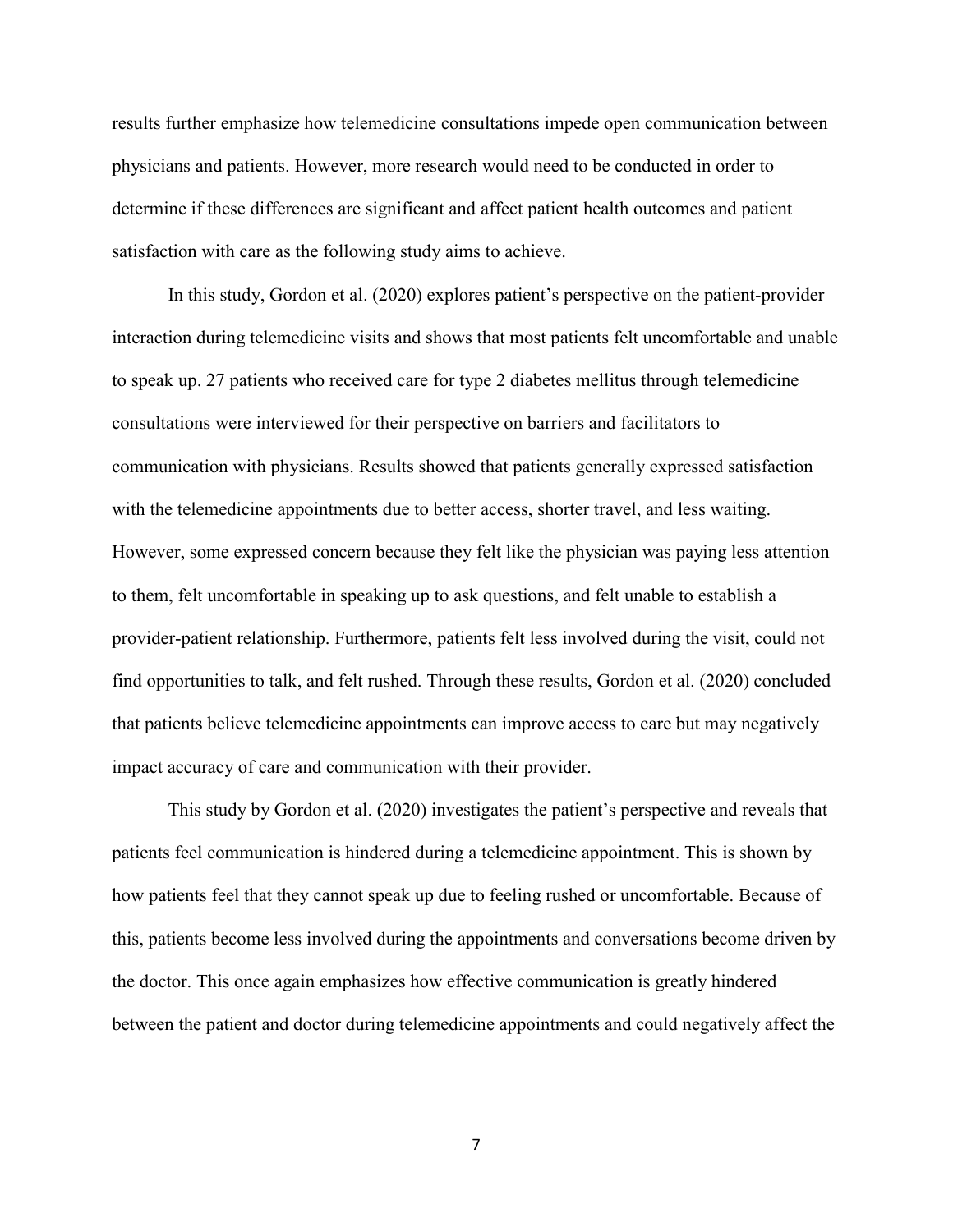patient-physician relationship. Further research would need to be conducted to study how this changed relationship would impact patients' treatment outcome in the long run.

# **Conclusion**

All three studies and the interview with Darshna Anigol show through different perspectives that telemedicine leads to many unresolved issues with physician-patient communication due to the lack of nonverbal cues, increased patient confusion, physiciandominated consultations, and increased patient discomfort in speaking up. Despite this, in a time where social distancing may prevail for many more months to come and many underserved communities do not have equal access to healthcare, telemedicine will continue to grow and play a crucial role in treatment due to its accessibility. Due to the impact of communication issues on patient care, they should be further looked into and studied during telemedicine consultations in order to determine if they impact treatment outcomes and make changes accordingly. By addressing these issues related to communication, telemedicine has the possibility of improving health equity and treatment within the healthcare system.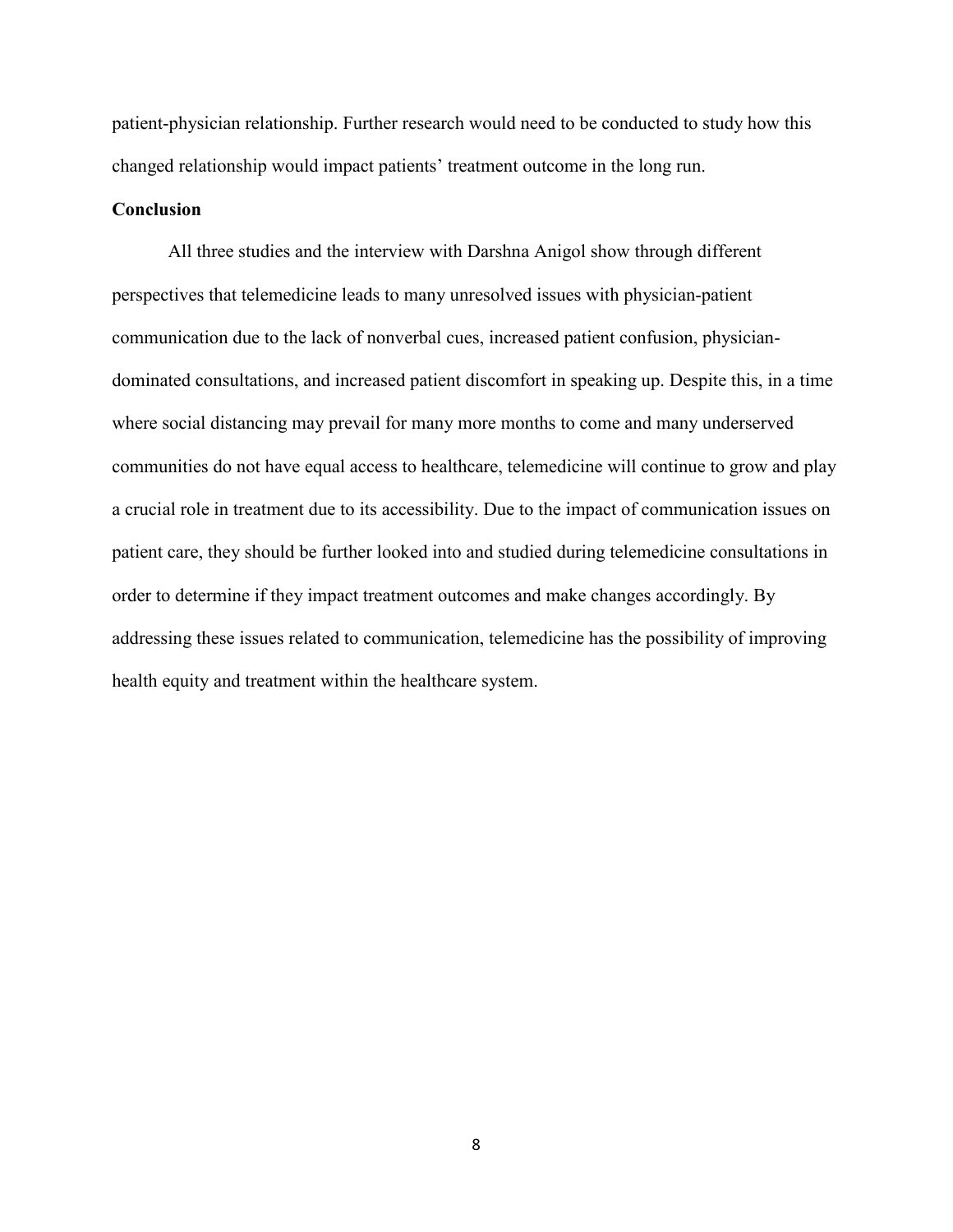### **References**

Agha, Z., Roter, D. L., & Schapira, R. M. (2009). An evaluation of patient-physician communication style during telemedicine consultations. *Journal of medical Internet research*, *11*(3), e36. https://doi.org/10.2196/jmir.1193

Anigol, D. (2020). Personal Interview.

- Assistant Secretary for Planning and Evaluation. (2020). Medicare Beneficiary use of Telehealth Visits: Early Data from the Start of the COVID-19 Pandemic. Retrieved from https://aspe.hhs.gov/system/files/pdf/263866/HP\_IssueBrief\_MedicareTelehealth\_final7. 29.20.pdf
- Barbosa I. A., & Silva M. (2017). Nursing care by telehealth: what is the influence of distance on communication?. *Revista brasileira de enfermagem*, *70*(5), 928–934. https://doi.org/10.1590/0034-7167-2016-0142
- Bashshur R., Doarn C.R., Frenk J.M., Kvedar J.C., & Woolliscroft J.O. (2020). Telemedicine and the COVID-19 Pandemic, Lessons for the Future. *Telemedicine and e-Health, 26*(1)*,*  571-573. http://doi.org/10.1089/tmj.2020.29040.rb
- Committee on Pediatric Workforce (2015). The Use of Telemedicine to Address Access and Physician Workforce Shortages. *Pediatrics, 136*(1), 202-209. https://doi.org/10.1542/peds.2015-1253
- Gordon, H. S., Solanki, P., Bokhour, B. G., & Gopal, R. K. (2020). "I'm Not Feeling Like I'm Part of the Conversation" Patients' Perspectives on Communicating in Clinical Video Telehealth Visits. *Journal of general internal medicine*, *35*(6), 1751–1758. https://doi.org/10.1007/s11606-020-05673-w